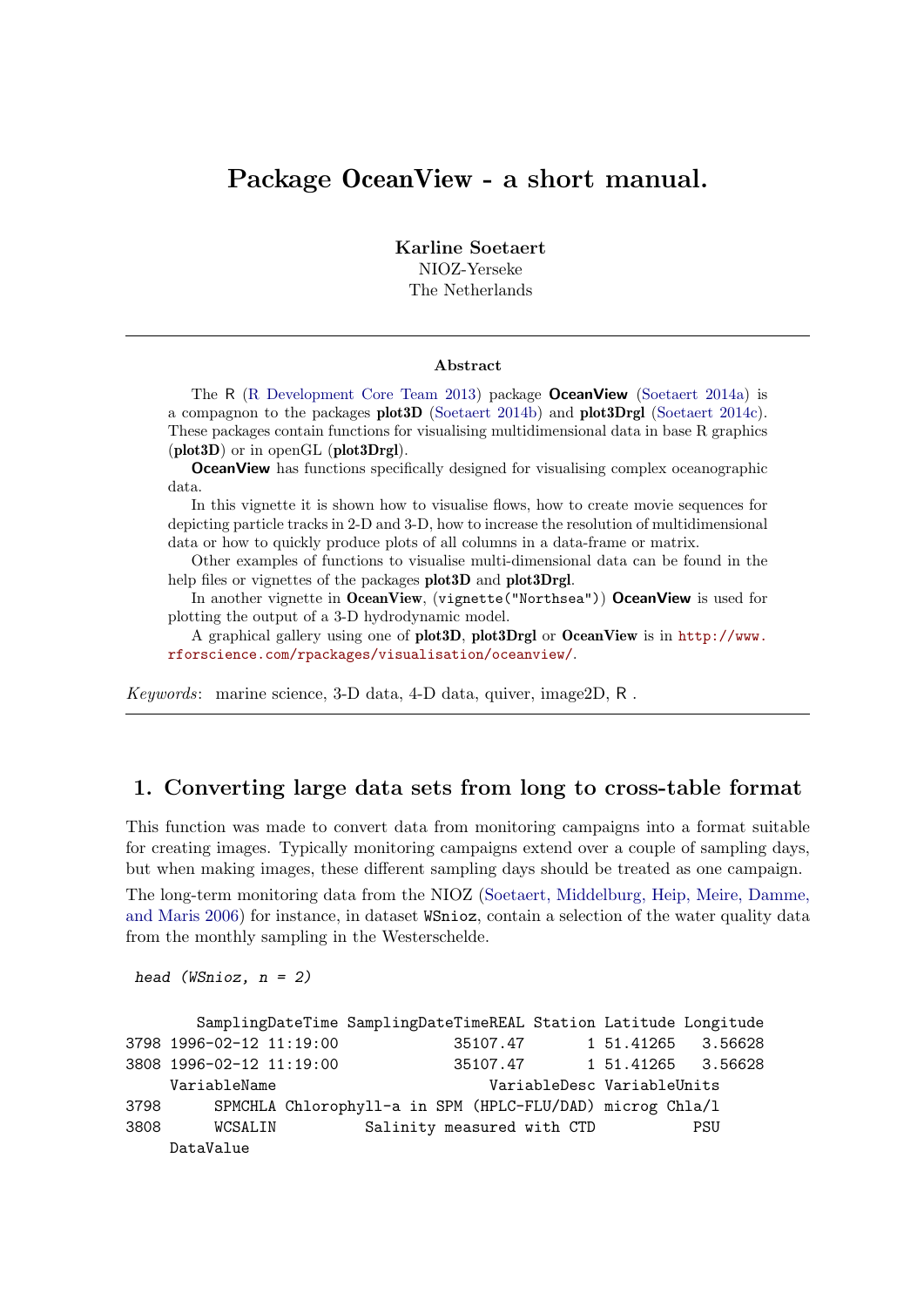

Figure 1: An image of spatio-temporal data

3798 2.30216 3808 31.70000

The data are in the format as extracted from the NIOZ database. To visualise its contents, it is easiest to put these data in cross-table format; here it is assumed that samplings that took place within 5 consecutive days belong to the same campaign (df.row).

```
NO3 <- db2cross(WSnioz, row = "SamplingDateTimeREAL",
         col = "Station", val = "DataValue",
         subset = (VariableName == "WNO3"), df.row = 5)
```
To create the image plot, the resolution is increased (resfac):

*image2D(NO3, resfac = 3)*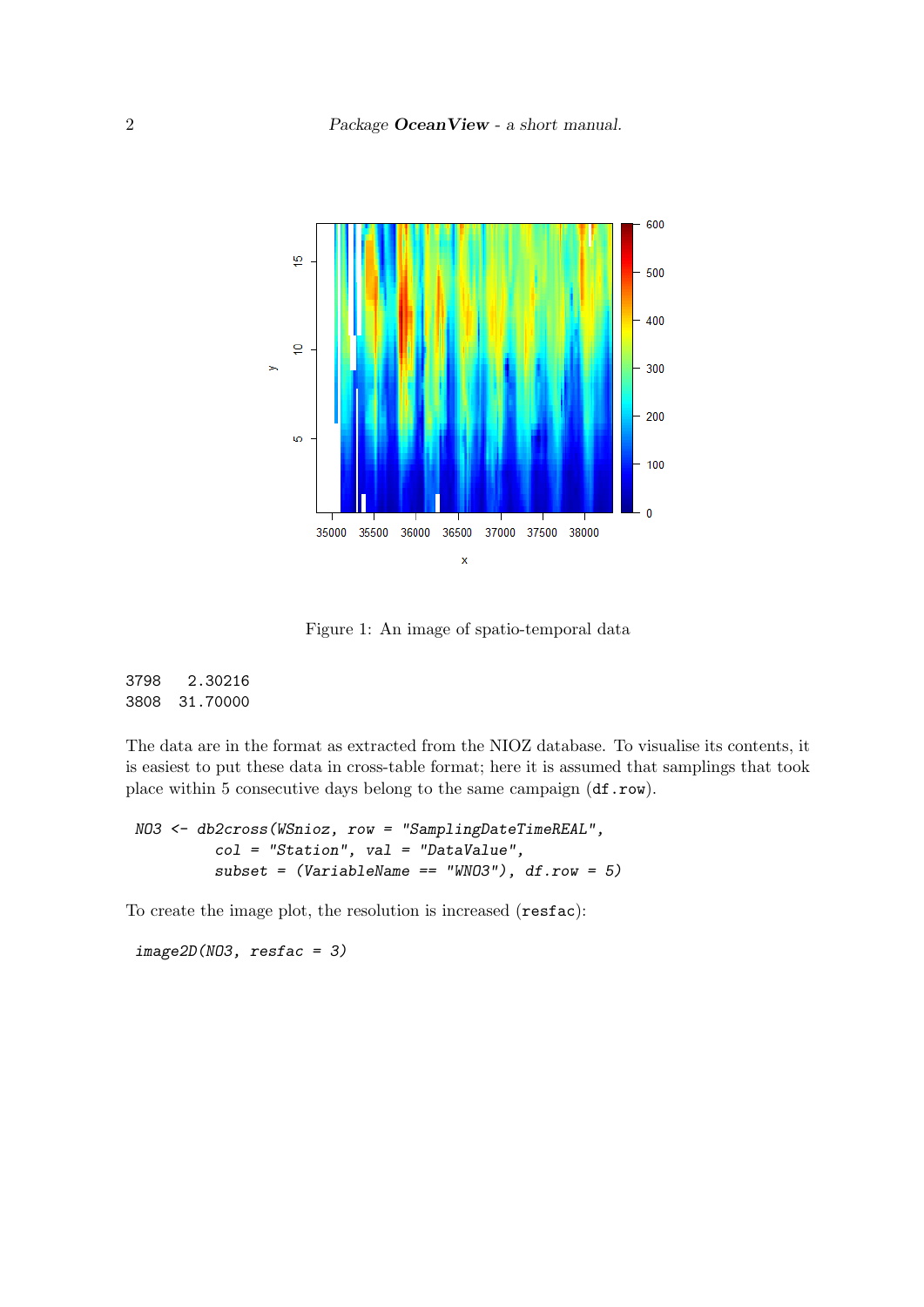# 2. Quickly analysing and plotting several columns from a matrix

Oceanographers often have their data in a spreadsheet, where columns are different variables. The data set WSnioz.table contains the long-term monitoring data from the NIOZ in such a tabular format.

Function Msummary and Mdescribe create suitable summaries of the columns of tabular data sets.

*head(WSnioz.table, n = 2)*

|      |      | SamplingDateTimeREAL Station SPMCHLA WCSALIN WCTEMP WNH4 |  |                                  |  |                                         |
|------|------|----------------------------------------------------------|--|----------------------------------|--|-----------------------------------------|
| [1,] |      |                                                          |  |                                  |  | 34822.02 11 4.163144 4.3 13.83 61.07143 |
| [2,] |      | 34822.47    9 10.078139   9.6 12.88 28.21429             |  |                                  |  |                                         |
|      | WNO2 |                                                          |  | WNO3 WO2       WPO4          WSi |  |                                         |
|      |      | $[1,]$ 14.28571 0.42857143 NA 4.516129 181.1032          |  |                                  |  |                                         |
|      |      | $[2,]$ 8.50000 0.07142857 NA 3.709677 122.2064           |  |                                  |  |                                         |

*Msummary(WSnioz.table)*

|                  |                      | variable factor_or_char              |          | Min. | X1st.Qu.                                 | Median     |
|------------------|----------------------|--------------------------------------|----------|------|------------------------------------------|------------|
| 1                | SamplingDateTimeREAL |                                      |          |      | FALSE 34822.02 35878.461806 36757.497569 |            |
| $\overline{2}$   |                      | Station                              | FALSE    | 1.00 | 5.000000                                 | 9.000000   |
| 3                |                      | SPMCHLA                              | FALSE    | 0.00 | 2.544327                                 | 4.938900   |
| $\,4\,$          |                      | WCSALIN                              | FALSE    | 0.05 | 2.600000                                 | 13.100000  |
| 5                |                      | <b>WCTEMP</b>                        | FALSE    | 0.88 | 8.097500                                 | 12.566440  |
| 6                |                      | WNH4                                 | FALSE    | 0.00 | 3.297500                                 | 6.975000   |
| $\overline{7}$   |                      | WNO <sub>2</sub>                     | FALSE    | 0.00 | 2.050000                                 | 3.870000   |
| 8                |                      | WN03                                 | FALSE    | 0.00 | 132.207500                               | 230.530000 |
| $\boldsymbol{9}$ |                      | WO <sub>2</sub>                      | FALSE    | 0.28 | 4.422500                                 | 7.361092   |
| 10               |                      | WP04                                 | FALSE    | 0.30 | 3.610000                                 | 4.785000   |
| 11               |                      | WSi                                  | FALSE    | 0.00 | 36.377500                                | 86.030000  |
|                  | Mean                 | X3rd.Qu.                             | Max.     |      |                                          |            |
| $\mathbf{1}$     |                      | 36690.189719 37544.468594 38330.5729 |          |      |                                          |            |
| $\overline{2}$   | 9.139367             | 13.000000                            | 17.0000  |      |                                          |            |
| 3                | 13.366919            | 12.215364                            | 264.7097 |      |                                          |            |
| 4                | 13.266638            | 22.058010                            | 33.1000  |      |                                          |            |
| 5                | 12.863026            | 17.720875                            | 25.0500  |      |                                          |            |
| 6                | 47.090164            | 56.907500                            | 798.6400 |      |                                          |            |
| 7                | 6.940766             | 8.385000                             | 92.5500  |      |                                          |            |
| 8                | 225.648381           | 315.415000                           | 600.9100 |      |                                          |            |
| 9                | 6.605326             | 9.148576                             | 13.3800  |      |                                          |            |
| 10               | 5.208439             | 6.385000                             | 25.0100  |      |                                          |            |
| 11               | 102.494002           | 165.737500                           | 346.5200 |      |                                          |            |

Function Mplot is a quick way to visualise the contents of tabular data, while Msplit splits the data according to a factor.  $<sup>1</sup>$  $<sup>1</sup>$  $<sup>1</sup>$ </sup>

<span id="page-2-0"></span><sup>&</sup>lt;sup>1</sup>Of course, there are many other functions in other packages that do similar things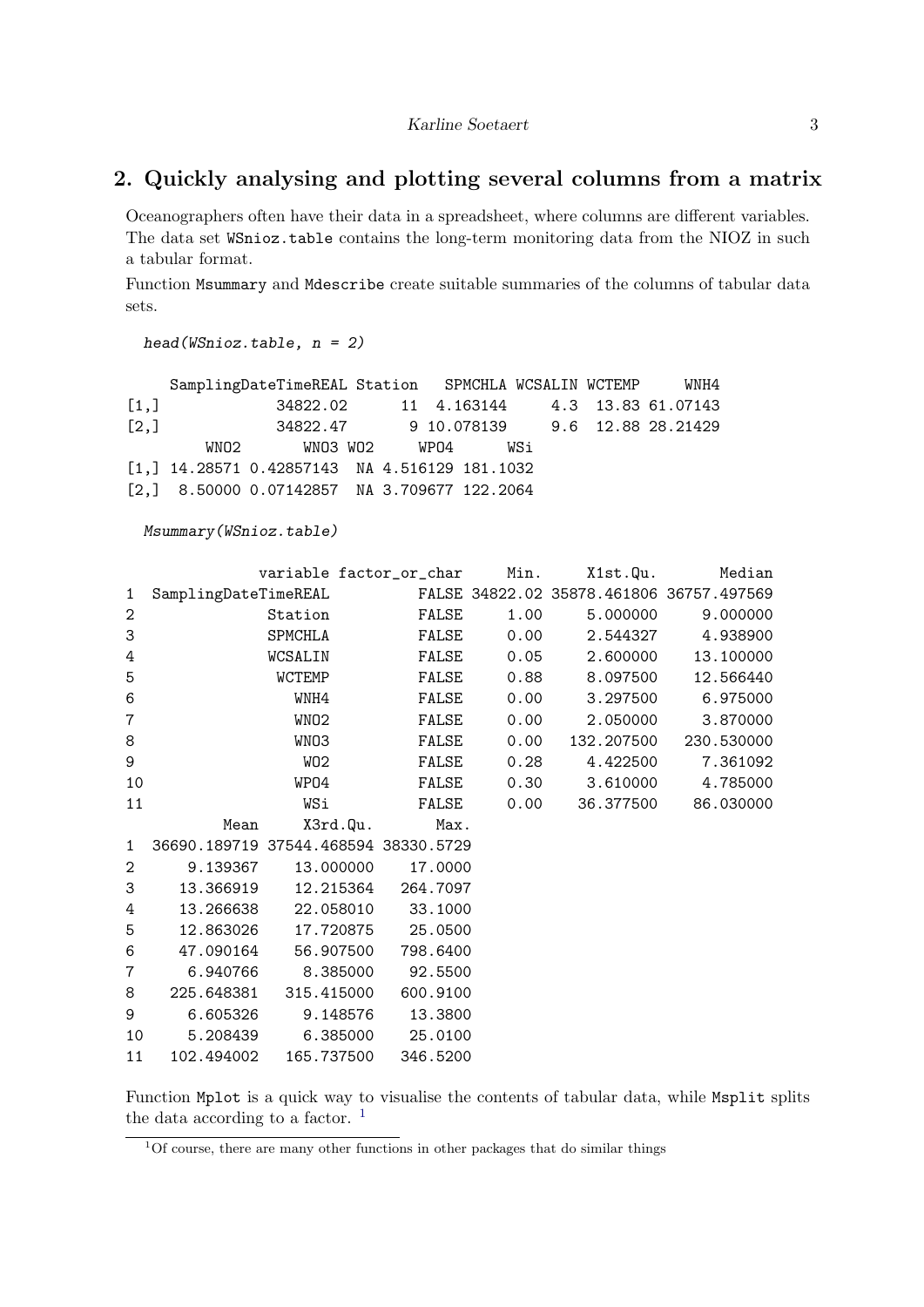

Figure 2: A quick plot of a (selection) of a tabular data set

As a first example, plot the contents of the tabular NIOZ monitoring data for station 1 and for two variables.

```
Mplot(WSnioz.table, subset = Station == 1,
  select = c("WNO3", "WNO2"), xlab = "Daynr")
```
We now plot the contents of the tabular NIOZ monitoring data for the stations 1 and 13. We first split the data set according to the station number, selecting these two stations (Msplit), then plot the timeseries for four variables.

```
Mplot(Msplit(WSnioz.table, "Station", subset = Station %in% c(1, 13)) ,
 select = c("WNO3", "WNO2", "WNH4", "WO2"), lty = 1, lwd = 2,
 xlab = "Daynr", log = c("y", "y", "y", ""),
 legend = list(x = "left", title = "Station"))
```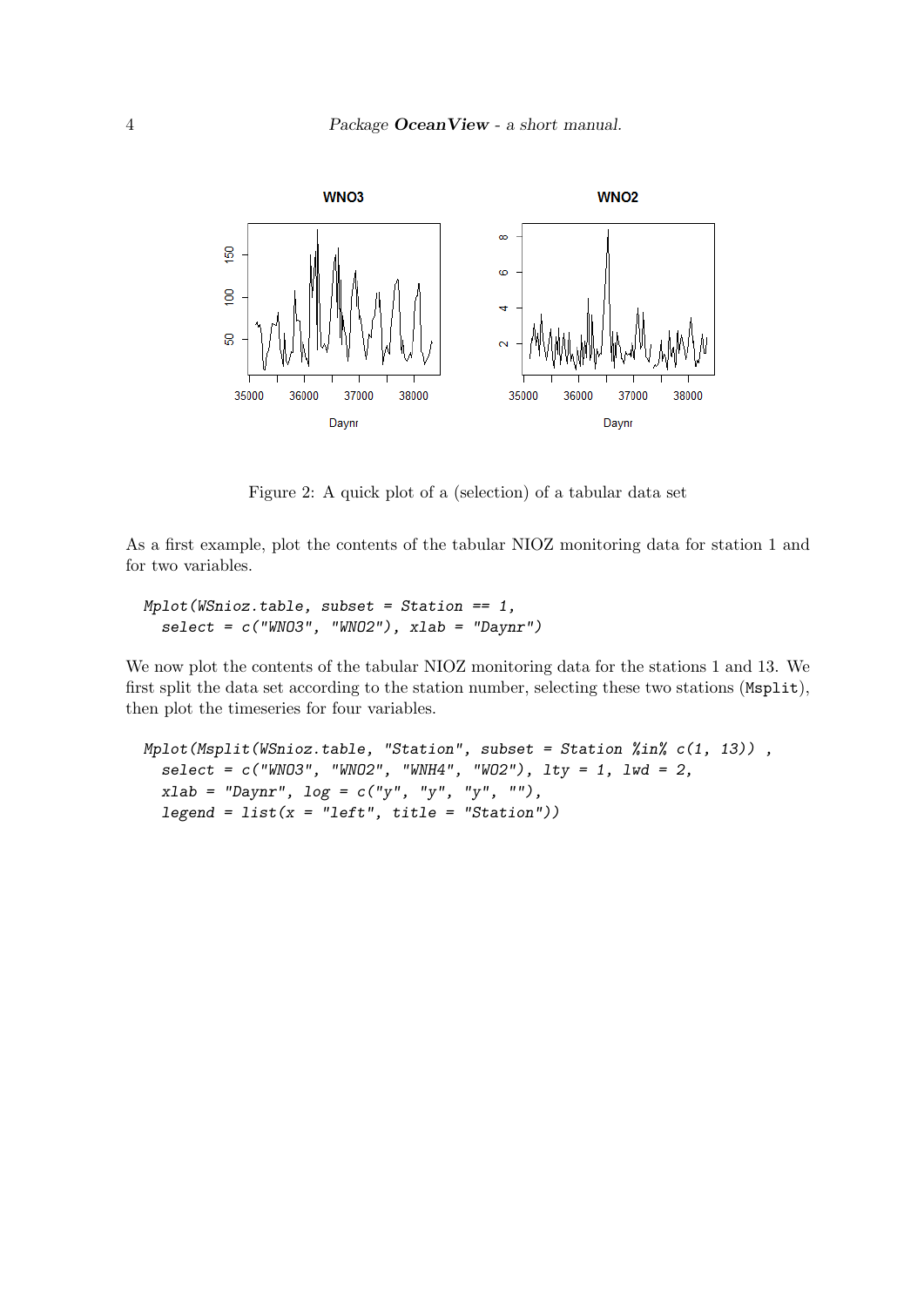

Figure 3: A quick plot of a (selection) of two data sets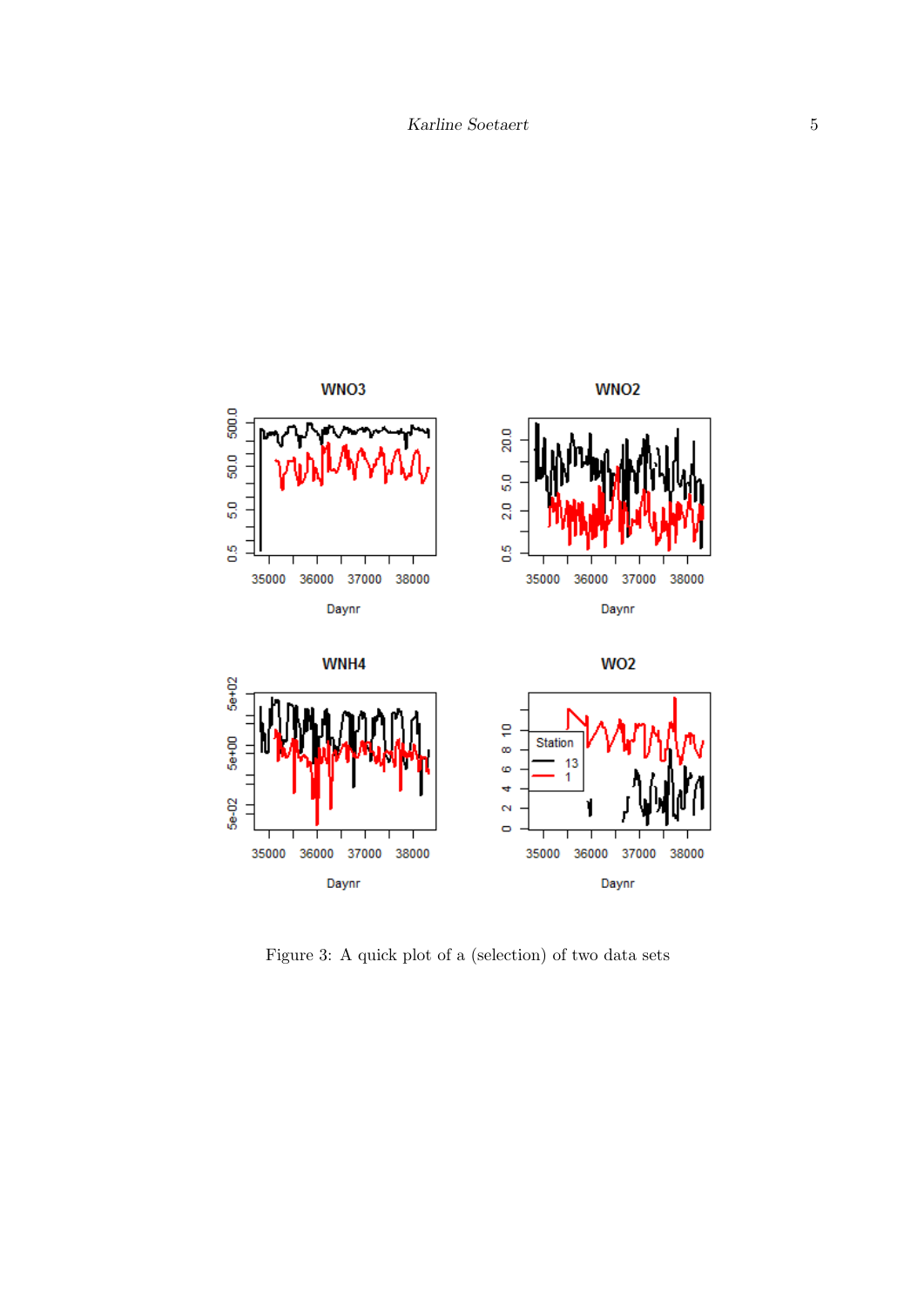# 3. Resolution and mapping to sigma coordinates

Sometimes, we may want to have data in higher or lower resolution. Package OceanView contains a quick-and-dirty, linear, interpolation method to increase (or decrease) the resolution. As it is written in R-code, it is not very fast.

Here we convert the dataset volcano, to very low resolution. (decreasing resolution is handy if you want to quickly visualise a very large dataset).

```
changeres(var = volcano, x = 1:nrow(volcano), y = 1:ncol(volcano), resfac = 0.1)
```
\$var

|      |     |     |     | $[,1]$ $[,2]$ $[,3]$ $[,4]$ $[,5]$ |     | [0,6] | $\left[ 7, 7 \right]$ |
|------|-----|-----|-----|------------------------------------|-----|-------|-----------------------|
| [1,] | 100 | 101 | 101 | 108                                | 108 | 107   | 103                   |
| [2,] | 109 | 112 | 141 | 162                                | 149 | 119   | 106                   |
| [3,] | 122 | 140 | 179 | 184                                | 187 | 149   | 106                   |
| [4,] | 113 | 136 | 165 | 163                                | 173 | 153   | 110                   |
| [5,] | 110 | 125 | 154 | 161                                | 138 | 120   | 107                   |
| [6,] | 113 | 129 | 154 | 150                                | 139 | 111   | 104                   |
| [7,] | 115 | 131 | 150 | 134                                | 126 | 103   | 100                   |
| [8,] | 102 | 109 | 110 | 116                                | 100 | 96    | 96                    |
| [9,] | 97  | 100 | 100 | 100                                | 96  | 94    | 94                    |

\$x

[1] 1 11 22 33 44 54 65 76 87

 $\frac{4}{3}$ [1] 1 11 21 31 41 51 61

The function remap is more flexible:

```
remap(var = volcano, x = 1:nrow(volcano), y = 1:ncol(volcano),
  xto = c(1, 20, 40), yto = c(2, 5))
```
\$var

 $[,1]$   $[,2]$ [1,] 100 101 [2,] 124 129 [3,] 108 113  $x<sub>g</sub>$ [1] 1 20 40  $\frac{4}{3}$ [1] 2 5

The function extract interpolates to pairs of points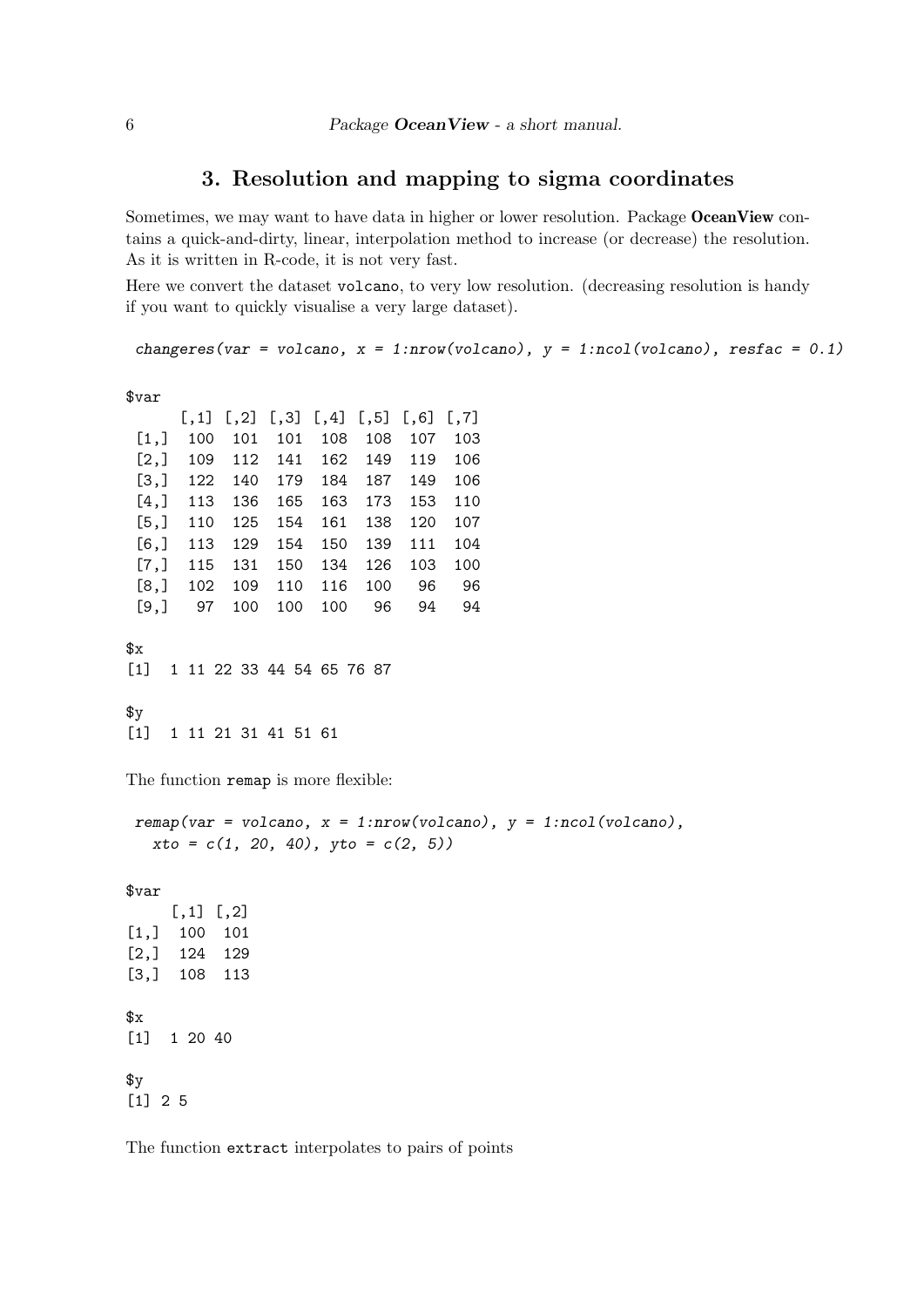```
extract(volcano, x = 1:nrow(volcano), y = 1:ncol(volcano),
  xyto = cbind(c(2, 5), c(5, 10)))
$var
[1] 102 103
$xy
    x y
[1,] 2 5
[2,] 5 10
```
The mapping to sigma-coordinates is exemplified in the vignette ("Northsea").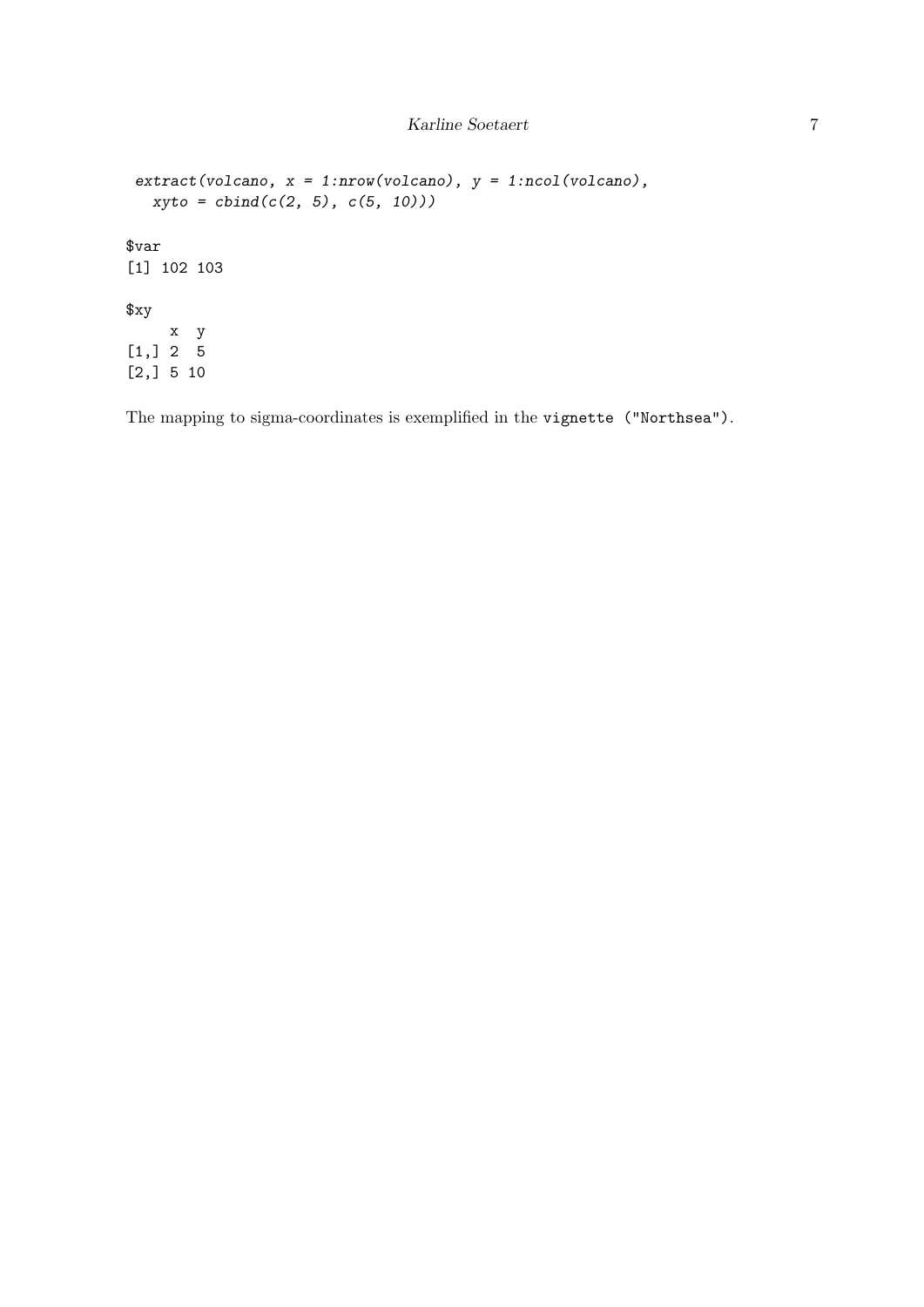## 4. Plotting two-dimensional velocity data

Three functions were created to plot 2D velocity data: quiver2D, flowpath and vectorplot.

```
par(mfrow = c(2, 2))
 x <- seq(-1, 1, by = 0.2)
 y <- seq(-1, 1, by = 0.2)
 dx <- outer(x, y , function(x, y) -y)
 dy <- outer(x, y , function(x, y) x)
 # velocity plot, different color for up/downward pointing arrows
 F <- quiver2D(u = dx, v = dy, x = x, y = y, colvar = dx > 0,
     col = c("red", "blue"), colkey = FALSE, arr.max = 0.3, arr.min = 0.1)
 legend("topright", bg = "white",
     legend = paste("max = ", format(F$speed.max, digits = 2)))
 names(F)
[1] "x0" "y0" "x1" "y1" "col" "length"
[7] "speed.max"
 quiver2D(u = dx, v = dy, x = x, y = y, colvar = sqrt(dx^2 + dy^2),
     arr.max = 0.1, arr.min = 0.1, clab = "speed")
 # flow paths
 flowpath(u = dx, v = dy, x = x, y = y, numarr = 3,startx = 0.1, starty = 0.1)
 flowpath(u = dx, v = dy, x = x, y = y, col = "red", numarr = 2,startx = c(0.9, -0.9), starty = c(0.0, 0.0), add = TRUE)
 # vectorplots
 u <- rnorm(10)
 v <- rnorm(10)
 x <- y <- 1 : 10
 vectorplot(u = u, v = v, x = x, y = y, \text{ } \text{ } c \text{ } \text{ } m = c(0, 3),colvar = sqrt(u^2 + v^2), arr = TRUE)
 points(x, y)
```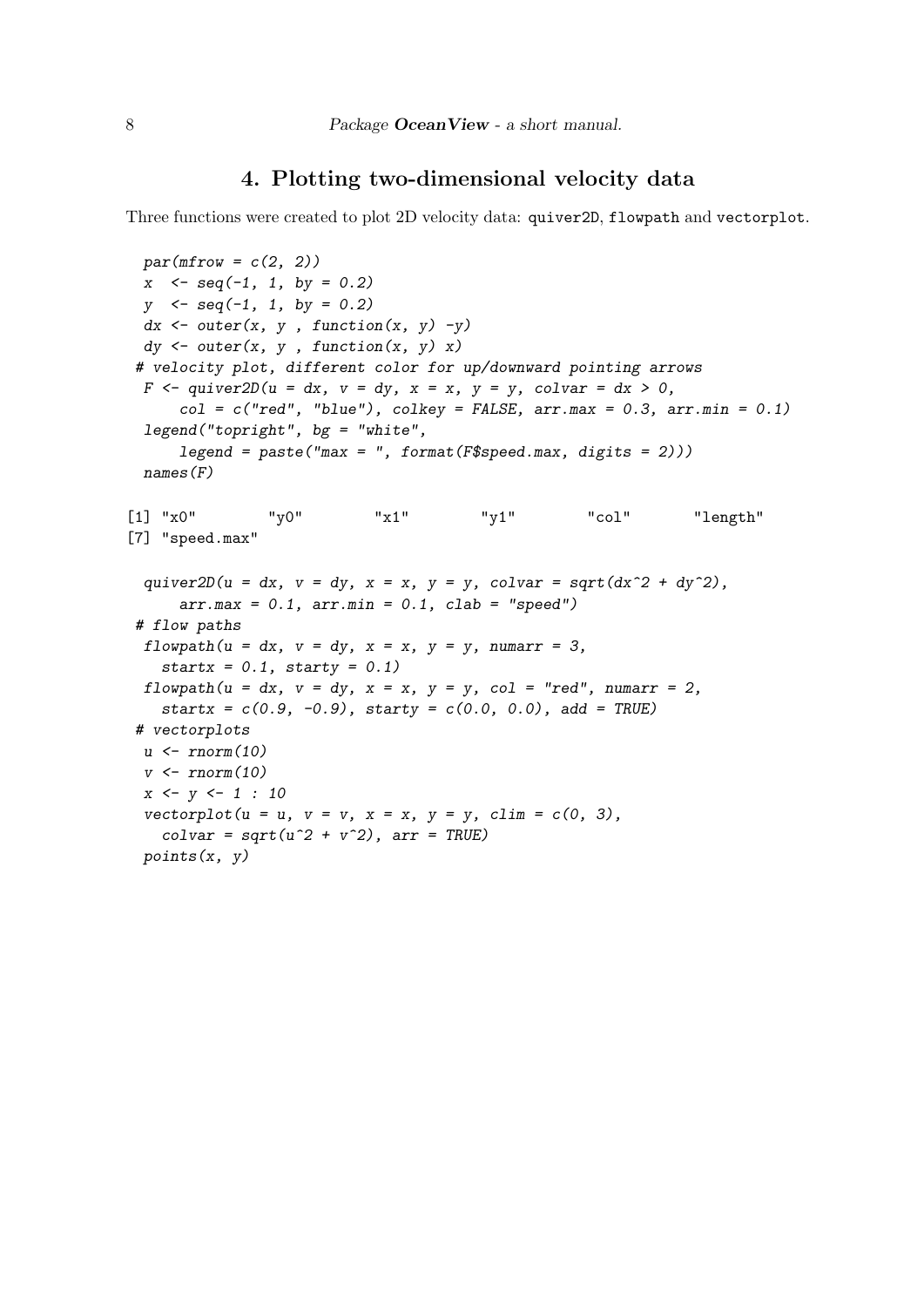

Figure 4: Several ways to visualise flows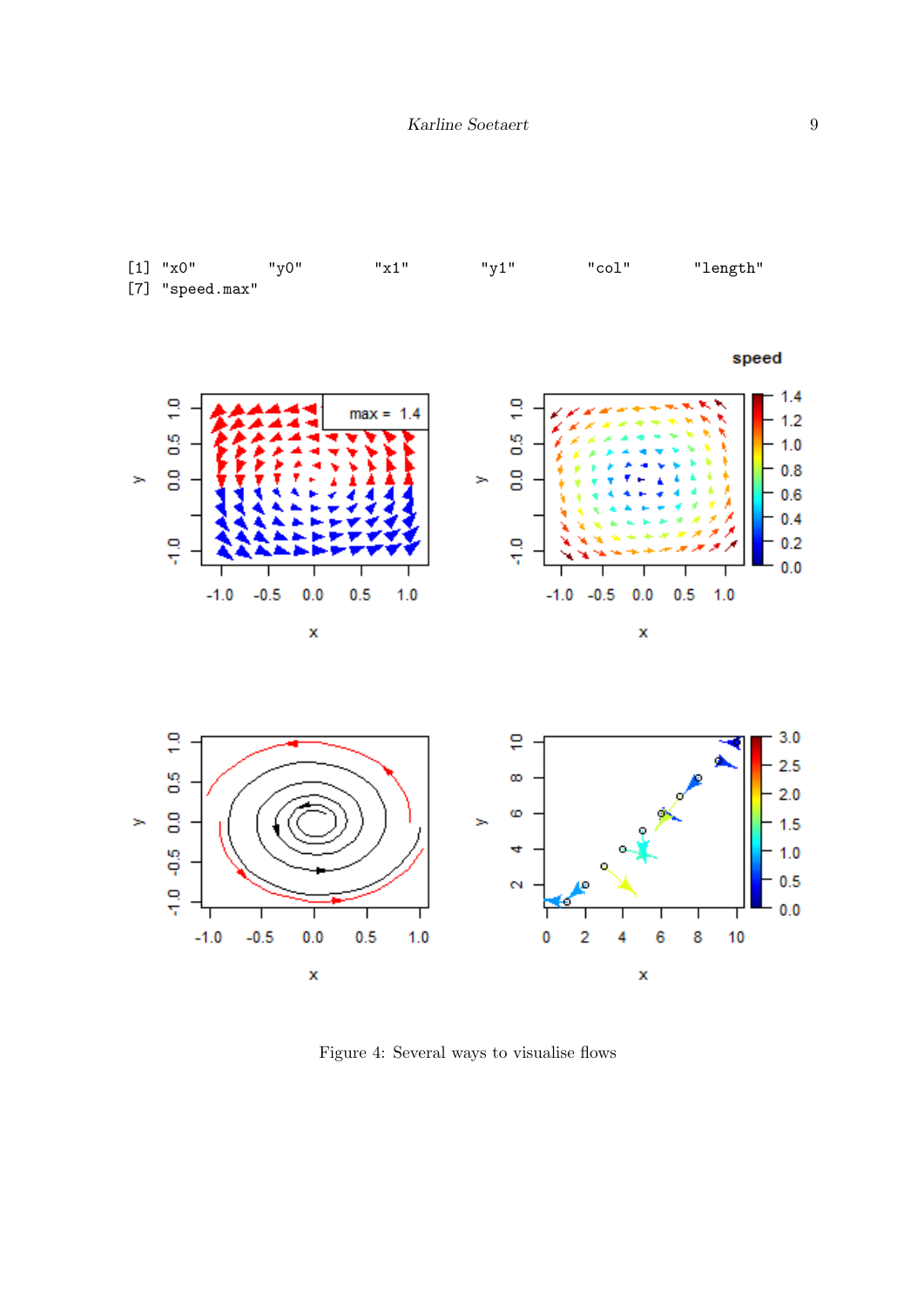## 5. Plotting temporally variable particle distributions

OceanView incorporates a number of functions to display the result of a particle transport (Lagrangian) model in two and three dimensions. It also comprises a data set with output from the Lagrangian Transport model (Ltrans) from Chesapeake Bay [\(Schlag and North](#page-14-5) [2012\)](#page-14-5).

#### 5.1. A quick view of particle distributions

Let Let a array of dimension  $(608 \times 4 \times 108)$  that contains for each of the 608 particles tracked, and at each of the 108 output steps the longitude, latitude, water depth and source region; the latter takes the values of 1 or 2.

```
dim(Ltrans)
```
[1] 608 4 108

We produce a quick view of the particle geographical position and water depth of all particles, on a bathymetric map of the area. We start by plotting the bathymetry, using grey scales. The color key is not drawn, but space for it is reserved ( $plot = FALSE$ ). Then we add the particle positions using depth as the color variable.

```
image2D(Chesapeake$lon, Chesapeake$lat, z = Chesapeake$depth,
  col = grey(seq(1, 0., length.out = 100)), main = "Ltrans",
  colkey = list(plot = FALSE))
scatter2D(x = Ltrans[, 1,], y = Ltrans[, 2,], colvar = Ltrans[, 3,],pch = ".", cex = 2, add = TRUE, clab = "depth, m")
```
### 5.2. Particle distributions in 2D

We can plot the temporal evolution of the particles in more detail, either using the traditional device (slow), or using open GL (fast).

We start by plotting the geographical position at selected time points, ignoring the depth (2-D output) using traditional graphics; the colors green and orange represent the source area of the particles. Note that we specify the bathymetric map of the area through the image argument of the function.

```
lon <- Chesapeake$lon
lat <- Chesapeake$lat
depth <- Chesapeake$depth
par(mfrow = c(2, 2))
for (i in seq(10, 106, length.out = 4))
   tracers2D(Ltrans[, 1, i], Ltrans[, 2, i],
             colvar = Ltrans[ ,4, i], col = c("green", "orange"),
             pch = 16, cex = 0.5,
             image = list(x = lon, y = lat, z = depth), colkey = FALSE,
             main = paste("time ", i))
```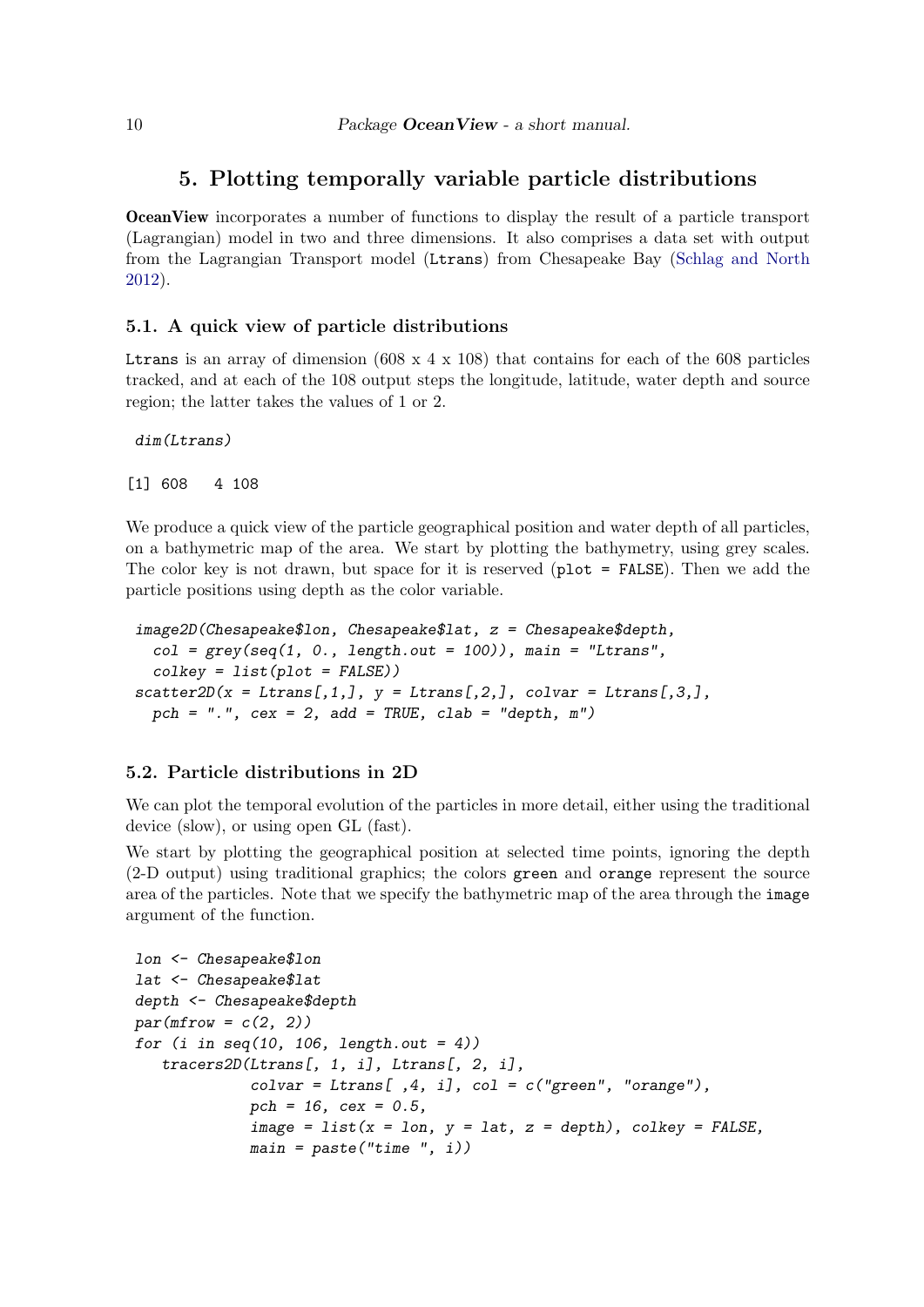

Figure 5: Distribution of particles in Chesapeake (all time instances)

In open GL, it works slightly different: first we create a 2D bathymetric map, on which we add the tracer positions. The output of this code is not shown, but the particles move very fast (on my computer), so you will probably want to slow it down. When using openGL, you can zoom in into specific regions of the plot, or cut slices (cutrgl).

```
image2Drgl (x = lon, y = lat, z = depth)
for (i in seq(1, 108, by = 3)) {
   tracers2Drgl(Ltrans[, 1, i], Ltrans[, 2, i],
             colvar = Ltrans[ ,4, i], col = c("green", "orange"))
# remove # to slow down
# Sys.sleep(0.1)
}
```
#### 5.3. Particle distributions in 3D

In a similar way, we can plot the temporal evolution of the 3-D positions (including depth) of particles using traditional or open GL graphics.

We start by plotting the geographical position and the depth, i.e. 3-D output and using traditional graphics. Note that we specify the drawing of the bathymetry of the area through the surf argument of the function (see e.g. ?persp3D for its arguments).

*lon <- Chesapeake\$lon lat <- Chesapeake\$lat*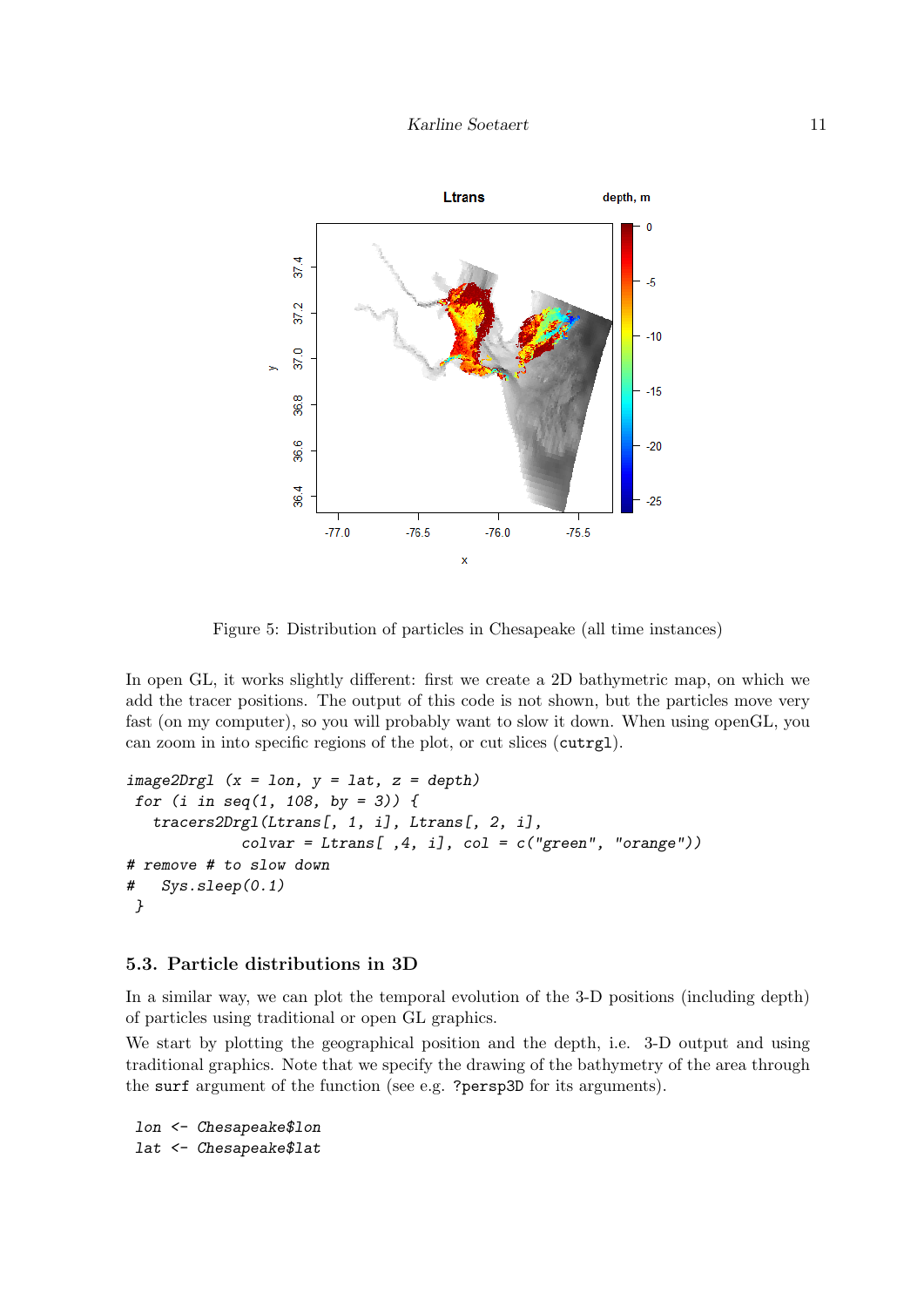

$$
time 74
$$





Figure 6: 2D distribution of particles in Chesapeake at selected time points using traditional graphics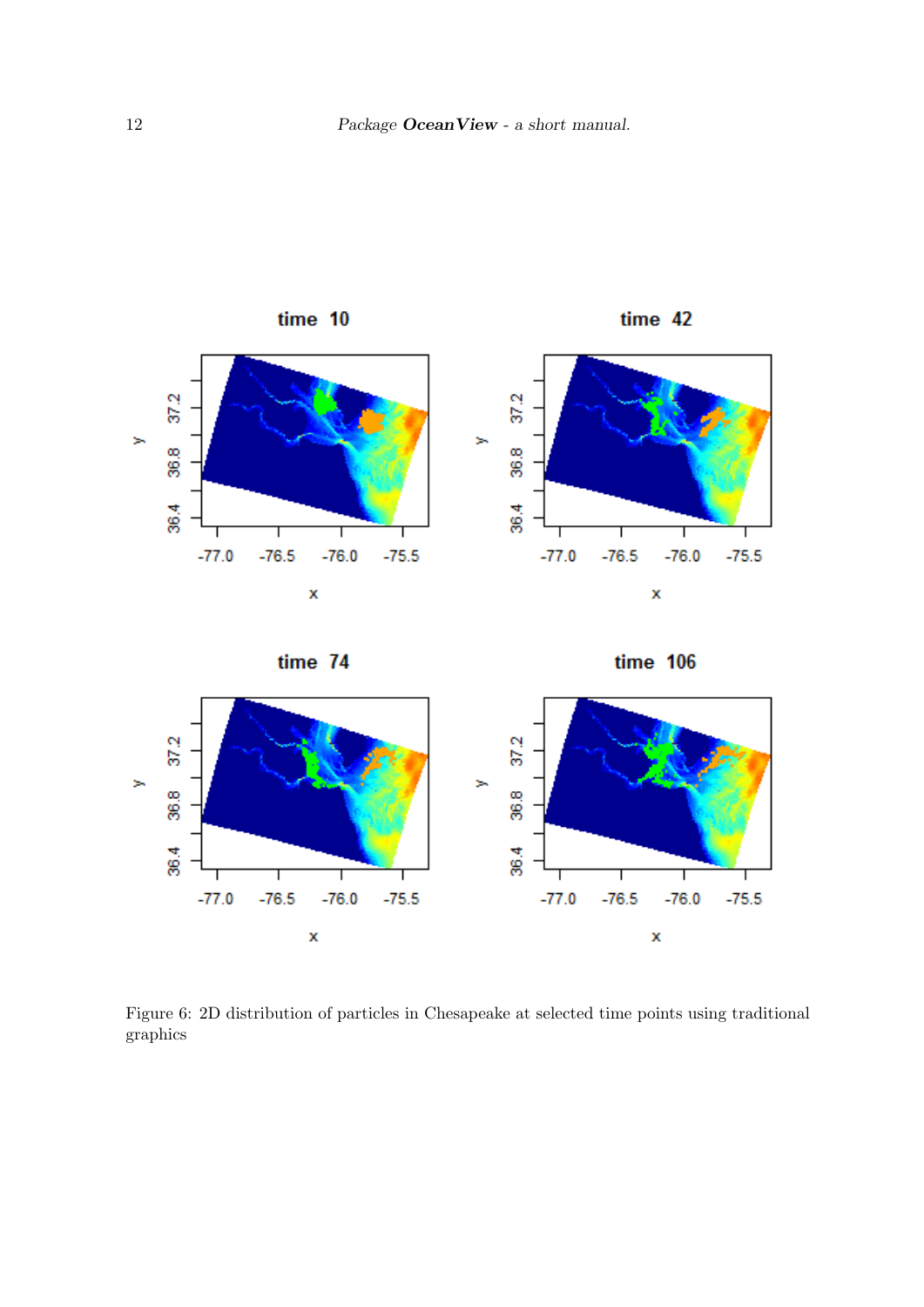```
depth <- Chesapeake$depth
par(mfrow = c(1, 2), mar = c(0, 0, 2, 0))
for (i in c(20, 100))
tracers3D(Ltrans[, 1, i], Ltrans[, 2, i], Ltrans[, 3, i],
          colvar = Ltrans[ ,4, i], col = c("green", "orange"),
          pch = 16, cex = 0.5,
          surf = list(x = lon, y = lat, z = -depth, scale = FALSE,
           expand = 0.02, colkey = FALSE, shade = 0.3, colvar = depth),
          colkey = FALSE, main = paste("time ", i))
```






Figure 7: 3D distribution of particles in Chesapeake at two time points, traditional graphics

To do the same in open GL, we can use function tracers3Drgl (see help file of Ltrans), or use function moviepoints3D; the former requires to loop over the time points that we want to display, the latter requires input of the times, which should have the same length as x, y, z.

```
persp3Drgl(x = lon, y = lat, z = -depth, colvar = depth, scale = FALSE,
  expand = 0.02, main = "particle distribution",
  lighting = TRUE, smooth = TRUE)
nt <- dim(Ltrans)[3] # number of time points
np <- dim(Ltrans)[1] # number of particles
```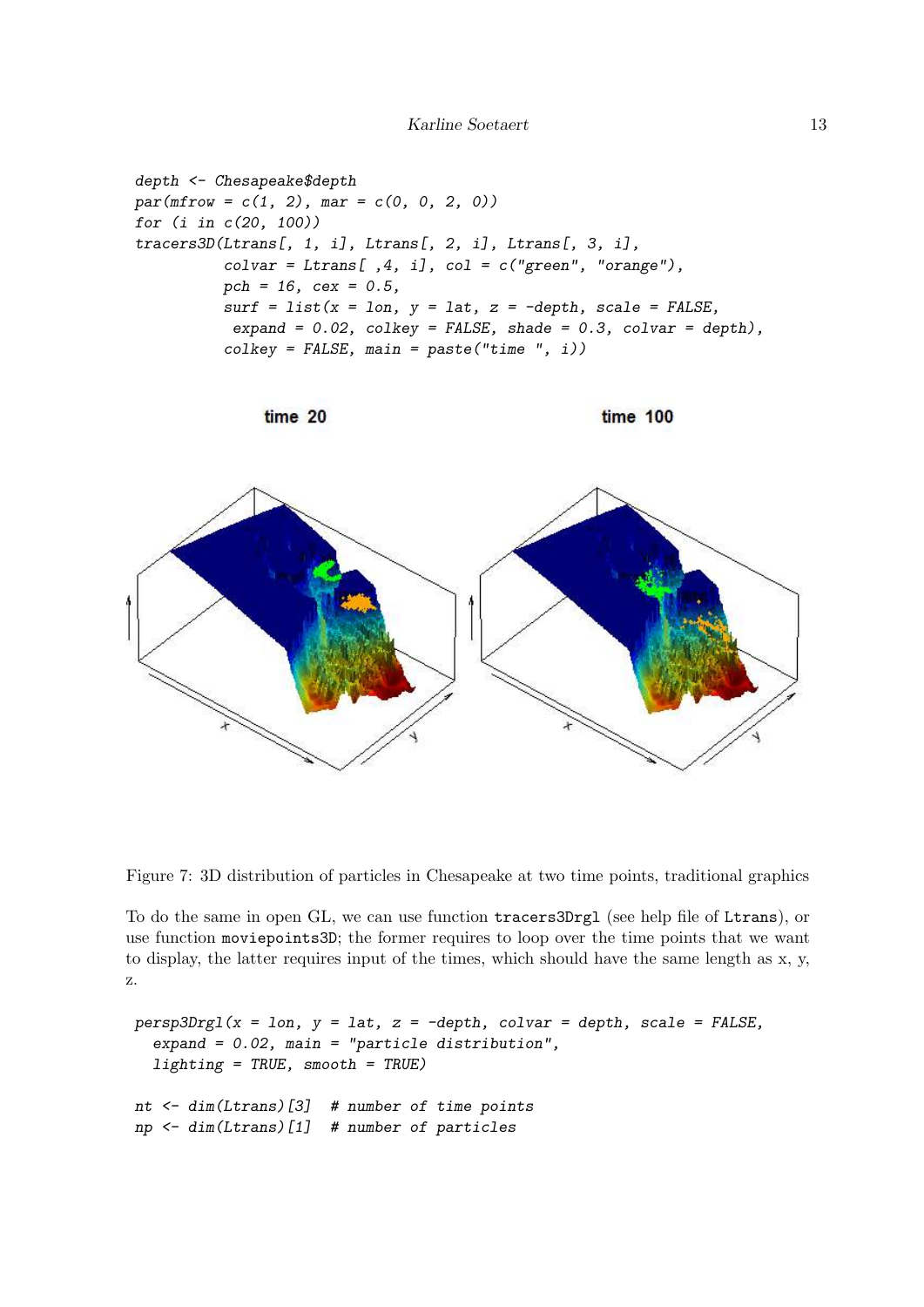```
times <- rep(1:nt, each = np)
moviepoints3D(x = Ltrans[, 1, ], y = Ltrans[, 2, ], z = Ltrans[, 3, ],
              t = times, colvar = Ltrans[ ,4, ], col = c("green", "orange"),
              cex = 5, ask = TRUE)
}
```
The figure shows only one time point, after I have rotated the bathymetry a bit:



Figure 8: Screen capture of the 3D distribution of particles in Chesapeake in openGL

Note: a comparable function movieslice3D creates a sequence of 2-D slices along an axis of a full 3-D data set. See example(movieslice3D).

# 6. Finally

This vignette was made with Sweave [\(Leisch 2002\)](#page-14-6).